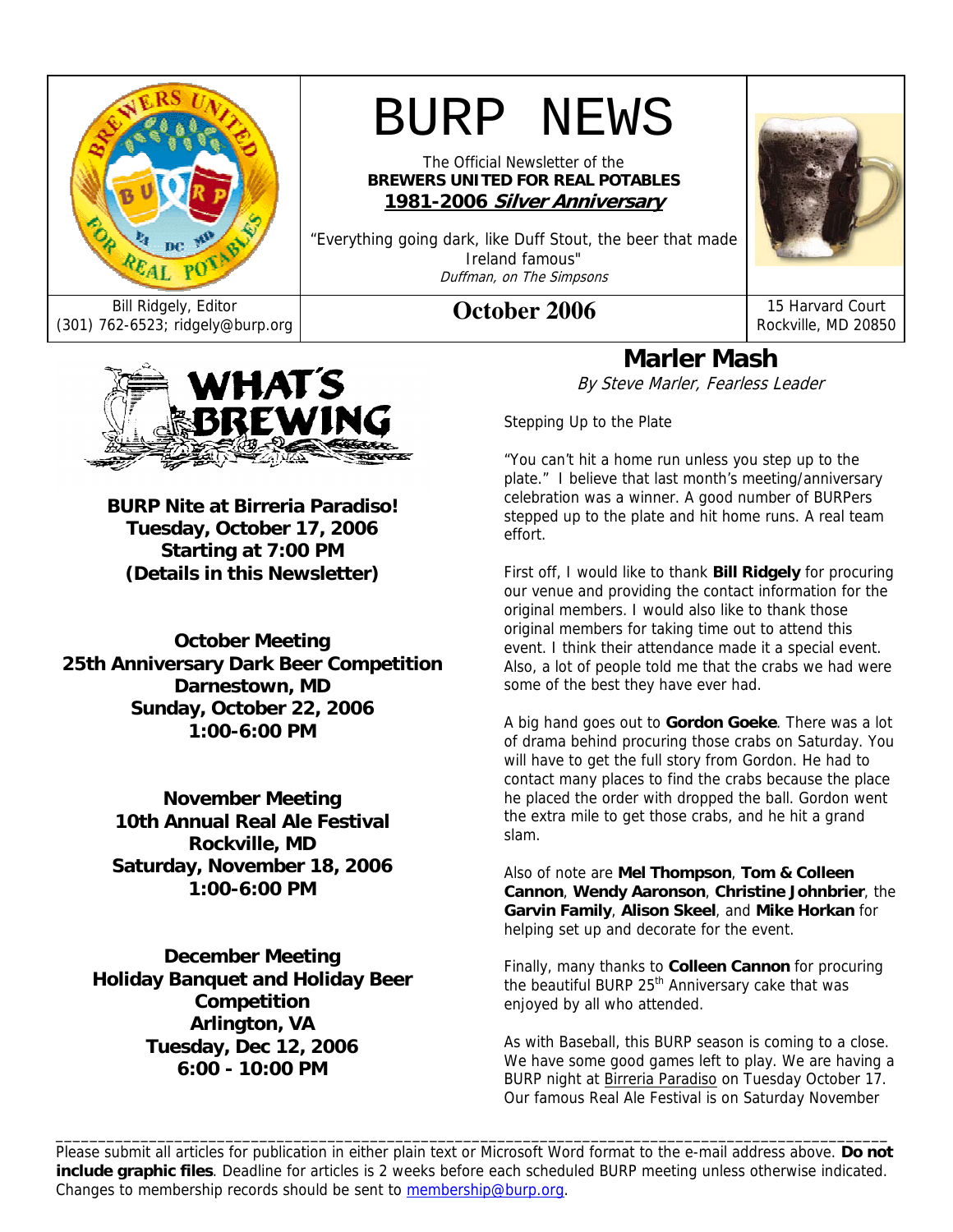18. And our Holiday Party will be held Tuesday December 12.

However, the new season starts in January, and there are a lot of spaces in the roster that need to be filled. In fact, I have not heard definitely from any of the current officers that they are planning to run again, so that leaves all the positions open.

BURP is a team effort, but every team needs leaders. This is your chance to step up to the plate and swing for the fences. If you have not been a BURP officer before, that is no problem. In fact, it is a good thing. Every sports team has veterans and rookies. It is that combination which keeps the team going. The same is true of BURP. Rookies are the future of the club, while those who have been around the BURP block a couple of times provide perspective and a guiding hand.

Some of you that have considered running for an office may be thinking that you do not have time or that you will not be able hit that home run. Not to worry. We all live in the Washington area and have time challenges. The membership understands this dynamic. As for being able to hitting a home run, you will never know unless you step up to the plate.



# **Brothers & Sisters in Beer**

By Jamie Langlie, Co-Minister of Culture

#### **BURP Civil War Competition – Maryland Retains Trophy**

The 2006 BURP Civil War competition was held Saturday, September 23, during the Anniversary Oktoberfest Crab Feast at Seneca Creek State Park. Maryland, lead by the first place win of a team composed of **Ed Bielaus**, **Pete Rubley**, and **Lillian Berrere**, bested Virginia with a close 8 to 7 point win. The competition was open to all styles of German beer. The results were:

### **\* 1st – Ed Bielaus, Pete Rubley, and Lillian**

**Berrere:** N German Alt (Alt Cow Redux 6) = 5 pts [MD]

**\* 2nd – Tom and Colleen Cannon with Pat and Janet Crowe:** German Pils (Schtuppers Hop Pocket Pool) =  $4$  pts [VA] **\* 3rd – Bill Ridgely and Wendy Aaronson:** German

Pils (Kraut Slime) =  $3$  pts [MD]

**\* 4th – AJ and Jane Delange:** Marzen

 $(Flugbrigesbrot) = 2 pts [VA]$ 

**\* 5th - Rick Garvin and Christine Johnbrier:** Bock (Kleine Propfen) =  $1$  pt [VA]

Note -  $1<sup>st</sup>$ ,  $2<sup>nd</sup>$ , and  $3<sup>rd</sup>$  place winners count toward BOTY

Thanks to the steward, **Mel Thompson**, and to judges **Mike McGuire**, **Calvin Perilloux**, **Paul Langlie**, **Craig Somers**, **Kathy Koch**, and **Mike Horkan**.

#### **25th Anniversary Dark Beer Competition Highlights**

Our October meeting will feature the BURP 25th Anniversary Dark Beer Competition, in honor of the first ever BURP competition (which was won by a stout). Rules for the competition are:

#### **1) Entries must be in style categories rated at greater than 20 SRM.**

Styles that **definitely** meet the 20+ criteria:

- Cat 12 Porter
- Cat 13 Stout

Styles where some subcategories **might** meet the 20+ criteria:

- Cat 4 Dark Lager
- Cat 5 Bock
- Cat 9 Scottish and Irish Ale, only sub (E) Strong Scotch Ale
- Cat 10 American Ale, only sub (C) American Brown Ale
- Cat 11 English Brown Ale
- Cat 15 German Wheat and Rye, sub (C) Weizenbock might qualify
- Cat 19 Strong Ale, unlikely, but subs (A) Old Ale and (B) English Barleywine might qualify
- Cat 22 Smoke-flavored & Wood-Aged, unlikely, but possible
- Cat 23 Specialty Beer, sub Imperial Porter
- 2) Brewers can be individuals or teams.
- 3) Brewers must submit 2 bottles per entry. Only standard competition bottles will be accepted.
- 4) Entries must be registered no later than 1:15 PM on the day of the meeting.
- 5) Beers will be judged to style, and then, in a BOS format.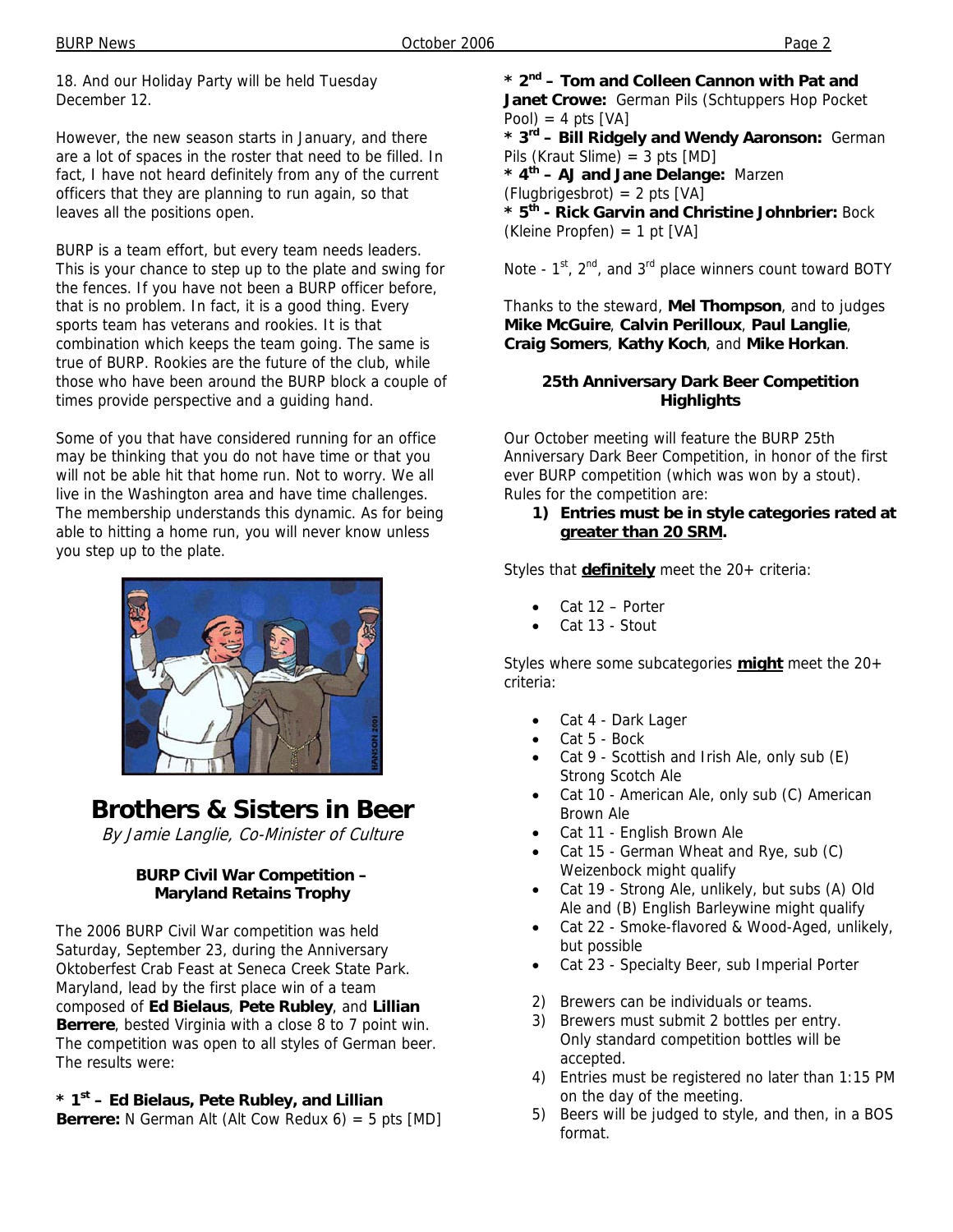6) Competition results count towards BOTY.

This should be a fun contest to judge … so don't be shy about volunteering. Both new and experienced judges are needed. Contact Jamie at e-mail, Jamie@langlie.com to volunteer.

#### **Note: Especially spiffy commemorative ribbons will be awarded to the top entries!!**

#### **AHA Club-Only Competition Cycle Begins Anew**

The AHA Club-Only Competition consists of six competitions in the August 2006 to May 2007 cycle, with points going toward the Homebrew Club of the Year trophy. Points are awarded on a twelve-eight-four basis for first, second, and third place in the Club-Only Competitions. Clubs also earn points on a six-four-two basis for club members who place first, second, or third in the first and second rounds of the AHA National Homebrew Competition. [For 2005 – 2006, BURP ranked #8 in the top 25 clubs nationwide.] If BURP consistently enters and wins some of the six bi-monthly C-O competitions, we increase our chances of moving up in the rankings.

We got a late start for 2005 – 2006, when we started entering in February. This year, we are off to an earlier start, with **Bob & Betsy Kepler** representing BURP for the Categories 24, 25, and 26 Mead competition. While they did not place, they showed our BURP colors with style. The schedule for the rest of 2006 – 2007 is:

- September/October 2006  $\rightarrow$  Stout
- November/December 2006  $\rightarrow$  Light Hybrid Beer
- February 2007  $\rightarrow$  Low Gravity/Session Beers  $(OG < 1.045)$
- March/April 2007  $\rightarrow$  Scottish Ale
- May 2007  $\rightarrow$  Extract Beers

More updates and information will follow in future newsletters. With our great cadre of judges to draw upon, BURP also might consider volunteering to host one of the AHA C-O Competitions in 2007 – 2008.



**Elections**  Nominations for BURP

Meeting Nov 18.

Elections will be held at the Dec meeting. All positions are open. Give back to the club, become an officer.

# **BURP Night at Birreria Paradiso**

Continuing our 25<sup>th</sup> Anniversary Celebration, Thor Chesten, manager of Birreria Paradiso

(http://www.eatyourpizza.com/about\_birreria\_paradiso. php ), has invited BURP to visit his establishment on Tuesday October 17. He will have a Dogfish Head poured through the Randall for us that night and will offer BURP members a special on that beer. He also has a fine selection of beers on tap (currently on tap: Chimay Cinq Cents, Russian River Pliny the Elder, Dogfish Head 60 Minute IPA, Rogue Dead Guy Ale, St. Louis Kriek, Old Speckled Hen, Ommegang Hennepin, Old Rasputin Imperial Stout, Hofbrau Oktoberfest, Weihenstephan Hefeweizen, Eggenburg Pils, Gouden Carolus Tripel, Schneider Aventinus, Duchesse de Bourgogne, Kasteel Brune, Oliver Brewing Co. ESB [Cask]).

Specifics:

What: BURP Night

Where: Birreria Paradiso - In the basement of Pizza Paradiso in Georgetown, 3282 M Street When: Tuesday, October 17 at 7:00 PM Attire: Wear a BURP shirt if you have one

How to get there:

- \* You can drive and look for parking; or
- \* Take the metro to Foggy Bottom. From Washington Circle take Pennsylvania Ave. to M Street. Walk down M Street to 3282. It will be on your left; or

\* Take the metro to Rosslyn and walk across the Key Bridge. At the end of the bridge make a right onto M Street. Pizza Paradiso will be on your right a couple of blocks down; or

\* Take the new DC Circulator Bus that also runs down M Street through Georgetown

(http://www.dccirculator.com/).

# **ENLIGHTENMENT CORNER**

#### **More Insights from the AHA Conference**  By Steve Marler, Fearless Leader

Matt Brynildson, the head brewer from the Firestone Walker Brewing Company presented at a session called "The Eternal Quest for the Ultimate Hop Impact". Before becoming a brewer, Matt was a hop chemist for Kalamazoo Spice Extraction Company. Here are some of the things that I gleaned from his presentation.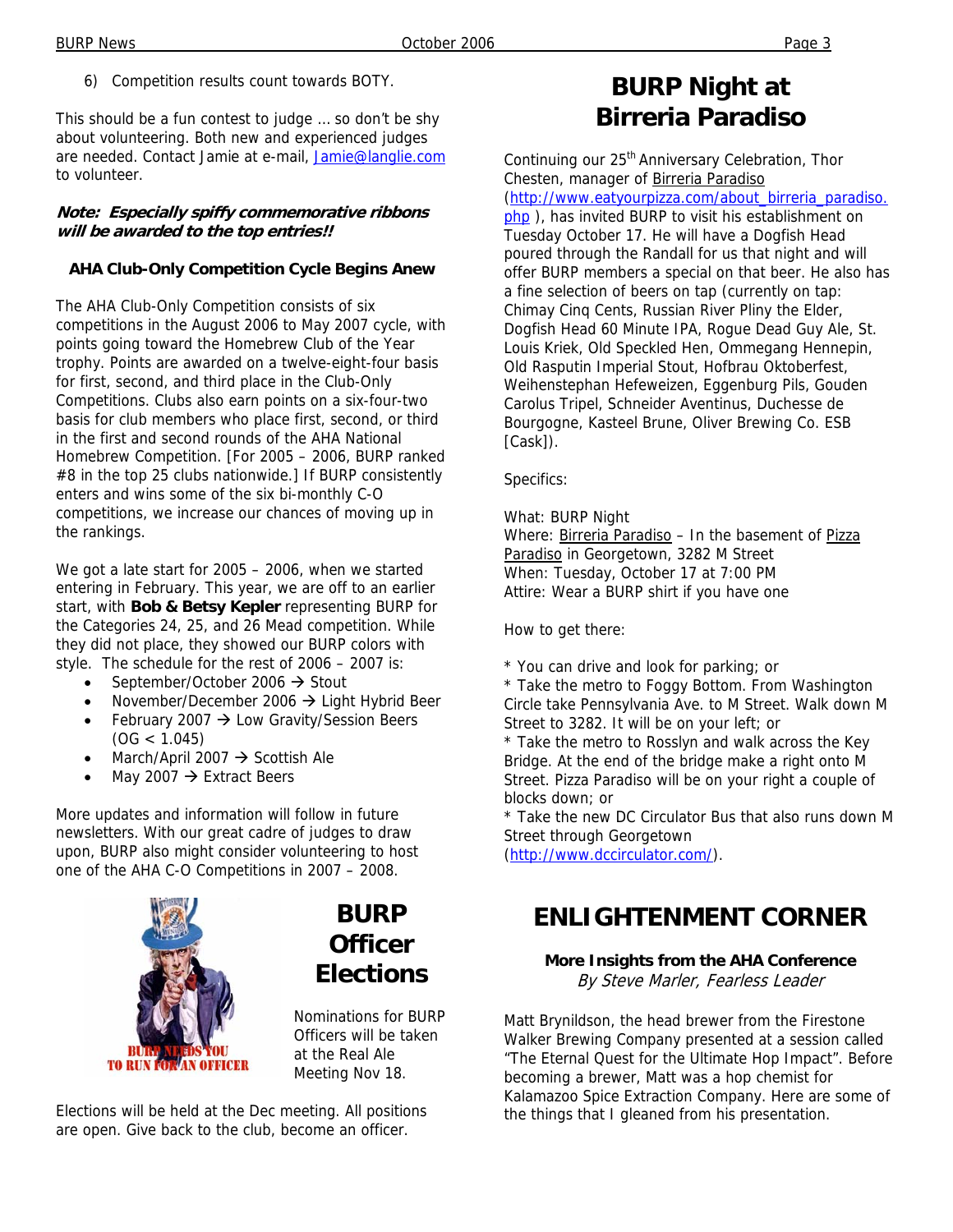- Whole leaf hops non-ruptured lupulin glands result in slow release of hop acids and oils
- Pellet hops ruptured lupulin glands result in quick release of acids and potential volatilization of oils
- Pellet hops oxidize more rapidly than whole hops
- Use older hops for hot side and newer hops for cold side
- Hop extracts Advantages: reduced cost, stored at room temperature, increased utilization, consistency, down stream applications (post fermentation), micro stability. And with modified hop extracts, improved foam characteristics and light stability.
- Hop extracts disadvantages: flavor matching whole hop character (aroma) can be difficult and added equipment for post fermentation applications
- Suggested hop addition rate for first wort hopping is 30% of the total kettle program (aroma additions) without further adjustment
- For dry hopping he suggested that T-90 and T-45 pellets give lower vegetative matter and the necessary contact time is reduced
- "Firestone Theory" on dry Hopping: selection of best (new crop year) aroma varieties; blending hops for consistency and complexity; extraction is better at elevated temperatures; emphasis on low dissolved oxygen (DO); removal of yeast plug prior to dry hopping; rousing with CO2 to help control DO; short contact time (3-4 days); sanitary technique; blending of beers at finish
- Matt does not give much regard to the theory that hops with higher cohumulone are better for aroma additions
- Other considerations: Large amounts of Isoalpha acid adheres to the yeast cell; measured IBU goes up while organoleptic bitterness goes down due to dissolution of alpha acids; 5.4 pH for wort and subsequent beer determined as optimal pH for best bitterness character (5.2 for overall stability); after 90 minutes of boling, Iso starts to break down to Humulonic acid.
- 1. True/ False: High alpha hop varieties were originally developed and cultivated for their superior aroma qualities?
- 2. The "noble" resinous hop character prized in Germanic brewing tradition is largely a result of what hop oil compound?
	- a. Myrcene
	- b. Pinene
	- c. Linalol
	- d. Humulene
- 3. Sun Struck or skunky aroma in finished beer is a result of light (UV radiation) exposure to what component of beer?
	- a. malt components
	- b. Hop oils
	- c. Iso-alpha acids
	- d. Alpha acids
- 4. True/ False: Hop oil oxidation is the result of microbiological spoilage and is a sign of poor brewing sanitation procedures?
- 5. True/ False: The desired effect of dry hopping is fresh hop aroma?
- 6. Which of these hops are not commonly utilized in American craft breweries for dry hopping
	- a. Cascade
	- b. Centennial
	- c. Challenger
	- d. Chinook
- 7. True/ False: Extended contact time or leaving dry hops in with beer for extended periods of time can result in vegetative flavors and aromas?
- 8. Oxidized hops can result in what flavor or aroma in finished beer?
	- a. Cheesy
	- b. Skunky
	- c. Bready
	- d. Papery
- 9. True/ False: Dry hopped beers result in higher finished beer IBUs and thus higher organoleptic bitterness?

10. True/ False: Over boiling hops (boil times of 90min or more) can result in harsh finished beer flavors?

Answers: F, D, C, F, T, C, T, A, F, T

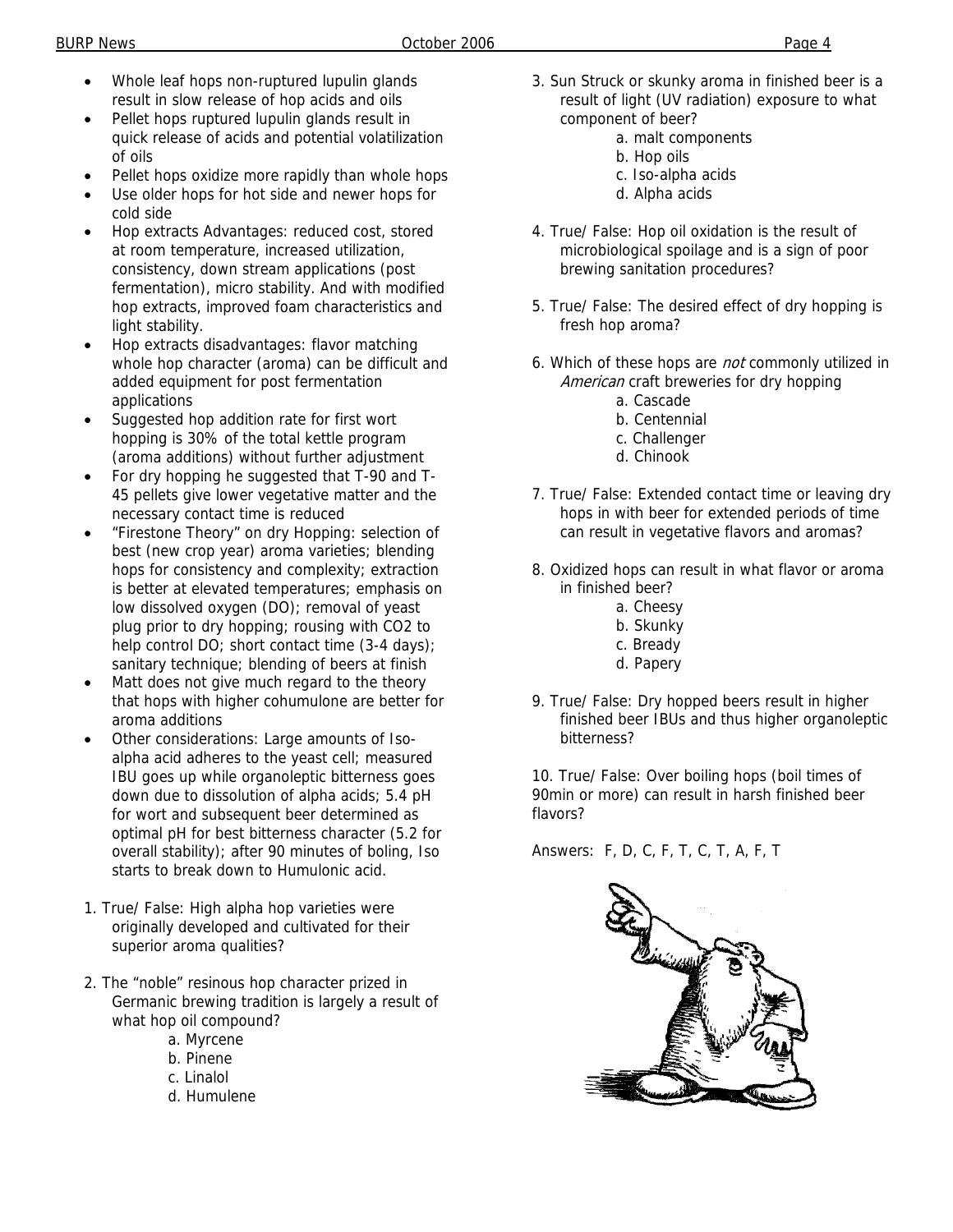

BURP's 1<sup>st</sup> President Rick Gaskins regales the crowd during the 25<sup>th</sup> anniversary panel discussion. Photo by **Randy Paul**

## BURP's Gala 25<sup>th</sup> Anniversary Celebration By Ben Schwalb & Bill Ridgely

I hope you made it to BURP's 25th Anniversary Oktoberfest and Crab Feast last month. What a great day!

The venue: beautiful Seneca Creek State Park in Gaithersburg, MD. The weather: wonderful. The food: delicious. The beer: even more delicious. Several members wore German attire, most prominently **Steve Marler**, **Jamie Langlie** and **Alan Hew**.

A mini Keg Row featured all 10 entries from the Civil War competition, in which brewing teams from Maryland and Virginia competed to see which state made the best German beer. Congratulations to **Ed Bielaus**, **Pete Rubley** and **Lillian Berrere**, whose winning "Alt Cow Redux 6" North German Alt helped MD edge out VA by a single point, and thanks to Minister of Culture **Jamie Langlie** for efficiently running the competition (finishing in time for all judges to enjoy the crabs delivered at 1:00 PM).

Food was plentiful, including German-style fare such as brats, pretzels and kraut. The steamed crabs were great in both quantity and quality. Many thanks go to **Gordon Goeke**, who tirelessly trekked all over the MD suburbs in search of sufficient quantities (after being assured a day earlier that plenty would be available).

There was a table discussion with both founding and long-time members including **Rick Gaskins**, BURP's first president; **Tom McGonigle**, president in 1989; **Fred Dormer**, a member since the early 1980s and co-winner of BURP's 1<sup>st</sup> homebrew competition; **Bob Frank**, an

original member and also owner of the Flying Barrel homebrew supply shop in Frederick; **Ralph Bucca**, who brought the only known copy of the  $1<sup>st</sup>$  edition of Papazian's Joy of Brewing; and **Chuck "Pops" Popenoe**, who joined at the same time as Ralph. Moderating the discussion was current BURP Fearless Leader **Steve Marler**.

**Rick Gaskins** led off with a story about how he brought together the first few individuals with an interest in starting a homebrew club. When he moved to the area in 1980, he contacted the recently-organized American Homebrewers Association and asked if there was a club in the area. He was told there wasn't, but in the next issue of Zymurgy, an ad appeared asking all those wishing to start a DC-area club to contact him. The first informal get-togethers were held at his house in Gaithersburg starting in 1980 (earlier than originally reported in this publication). Rick also told about sketching the design for the BURP logo while sitting in a pub. His original design is still used to this day, and the sketch was presented to the club for its archives. **Bob Frank**, who was one of the original meeting attendees, also started his homebrew supply business in a Frederick flea market in 1980. He brought brewing supplies to the early meetings in the trunk of his car, and several funny stories were told about attendees skulking off to Bob's car to purchase "merchandise" out of his trunk (including large bags of "white powder", the ubiquitous brewing sugar used in many early homebrews). **Fred Dormer** brought the recipes for his prize-winning stouts from BURP's  $1<sup>st</sup>$  competition (held in April 1983) and the 2nd, held the following year. He gave kudos to **Ralph Bucca** for teaching him how to homebrew at one of the Open University classes Ralph taught in the early 80's. There was some discussion about brewing ingredients used in early homebrewing. Many brewers used Blue Ribbon malt extract that could be purchased cheaply at many grocery stores. The low cost of this extract was instrumental in moving brewers away from the ½ extract, ½ sugar beers common in the earliest days. Beers could be brewed just as cheaply using two cans of Blue Ribbon extract. Hops and brewing yeast (in dry form only) could be purchased at the few local brewing supply shops (Flying Barrel in Frederick, Third Wave in Arlington, The Cellar in Fairfax, Brew Masters in Rockville) or through the old Semplex beer and wine supply catalog. **Ralph** took the podium to talk about meeting **Charlie Papazian** in the early 80's and showing him around the beer books in the Library of Congress, where Ralph worked at the time. Ralph's 1<sup>st</sup> edition of the Joy of Brewing (note – not Joy of Homebrewing) was liberated from the library's discards.

After the discussion, the participants celebrated with a magnum bottle of Victory's  $10<sup>th</sup>$  Anniversary Alt, generously contributed by another ex-president, **Rod**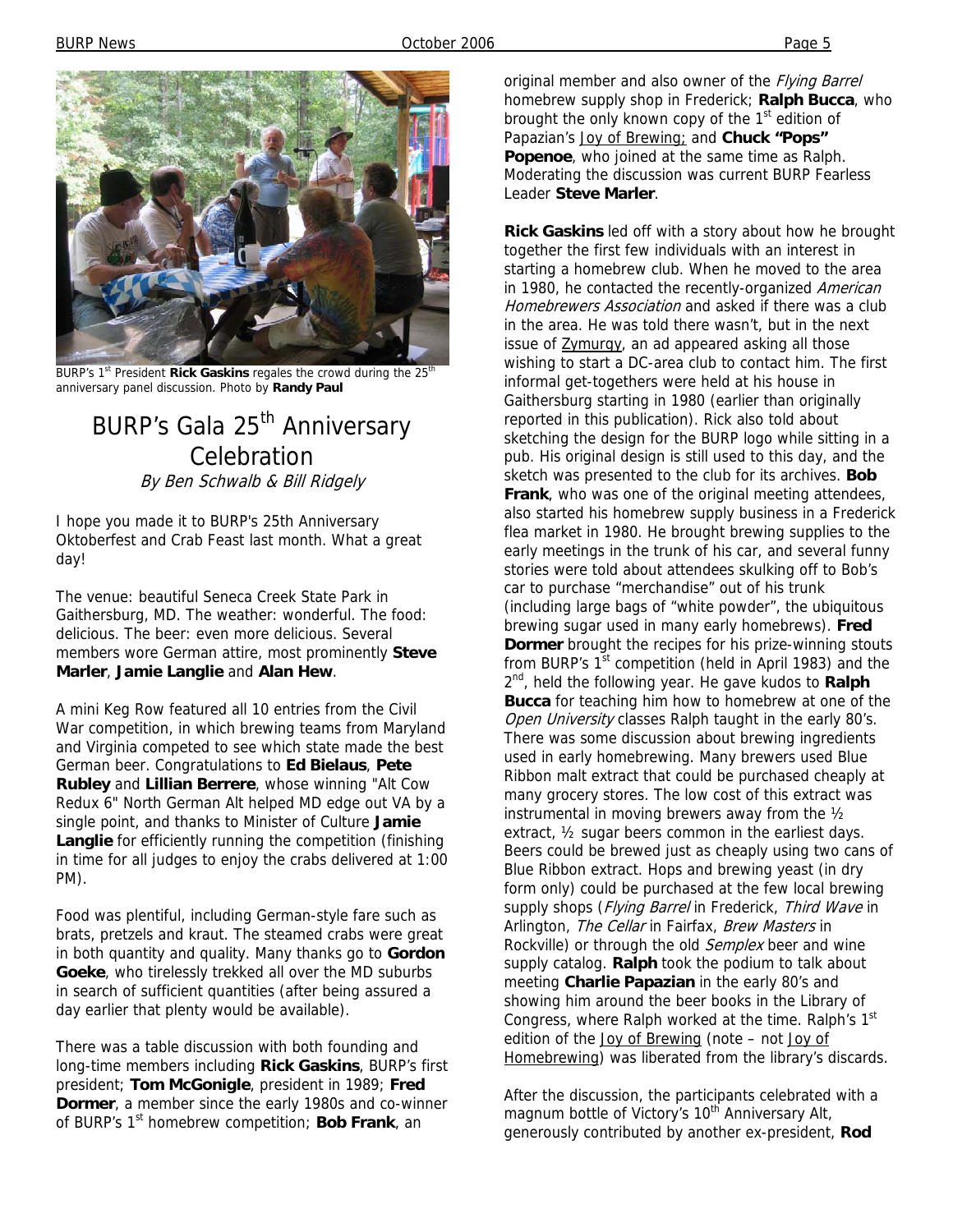**Rydlun** (president in 1987). There was a little trouble removing the cork, but it finally came loose (primarily thanks to brute force).

It was great to see so many of the old time members of BURP at the meeting. **Tom McGonigle** attended along with his wife **Diana**, who was also present at many early meetings. **Tom Rusnack** was one of the club founding fathers and among the first officers elected (He was Activities Chairman prior to BURP's official founding in Sep 1981). **Emily & Howard Michelsen** were both members in the 80's and early 90's. Howard joined the club in March 1982. **Bob & Ellie Tupper**, who have been members for many years but were unable to attend the meeting, generously contributed cases of Tupper's Hop Pocket Ale and Pils to the raffle. Many thanks to Bob & Ellie for their continuing support of the club!

BURPer **Colleen Cannon** had an anniversary cake prepared for the occasion with the BURP logo prominently displayed. After photos were taken of all past and present BURP presidents in attendance, we enjoyed bottles of both the BURP 20<sup>th</sup> anniversary ale (a Belgian dark strong ale brewed in 2001) and the few remaining bottles of BURP's 10<sup>th</sup> anniversary ale (an old ale brewed in 1991). The 10<sup>th</sup> anniversary ale was highly oxidized and pruney but still drinkable (some referred to it as simply "interesting"). The remaining bottles of the 20<sup>th</sup> anniversary ale will be consumed at BURP's 30<sup>th</sup> anniversary in 2011.



A.J. talks about the 25<sup>th</sup> anniversary beer as current Feraless Leader Steve Marler looks on. The coveted case of *Tupper's Keller Pils* awaits the raffle. Photo by **Randy Paul**.

While on the subject of anniversary ale, **A.J. DeLange**  gave an update on plans for brewing a special BURP 25<sup>th</sup> anniversary barleywine. While the stainless steel equipment A.J. ordered is still on a slow boat from China, he plans on pulling together a number of BURPers to brew the beer sometime during the early

Fall. A.J. is shooting for an original gravity of 25 Plato to celebrate BURP's 25 years.

The BURP raffle featured lots of prizes, including bottles of Westmalle Tripel courtesy of **Rick Garvin**. There seemed to be more prizes than normal this time in honor of the special occasion. The cases of beer contributed by the Tuppers served as the grand prizes.

Many thanks go to the many people who helped make the meeting a success, including **Bob Frank & Ralph Bucca** for helping to track down some of the old time members and Fearless Leader **Steve Marler** for creating the anniversary program and moderating the panel discussion.

### ? ? ? ? ? ? ? ?

# **RYDler**

Q. What original mixtures made up a "black and tan" and a "half and half"?

### ? ? ? ? ? ? ? ?



# **The November Real Ale Competition and BURP Real Ale Festival**

By Tom Cannon, Co-Minister of Education and BURP RAC Organizer

It's hard to believe, but this will be BURP's tenth Real Ale event! For the newer members of the club and for those who have been confused on how this event has worked over the past nine years, here's the skinny.

The BURP Real Ale Competition and Festival began in 1997 in response to the Chicago Real Ale Festival's inclusion that year of a homebrewed Real Ale competition. BURP's fearless leader at the time, yours truly, said that BURP should run its own competition to determine which beer BURP should enter (and, by the way, be driven out to Chicago by **Tom, Colleen, Andy, Bill and Wendy**). Since the Chicago Competition was held in early November, the BURP competition was held in conjunction with the October BURP meeting at **Andy Anderson's** house. There were twelve BURP entries on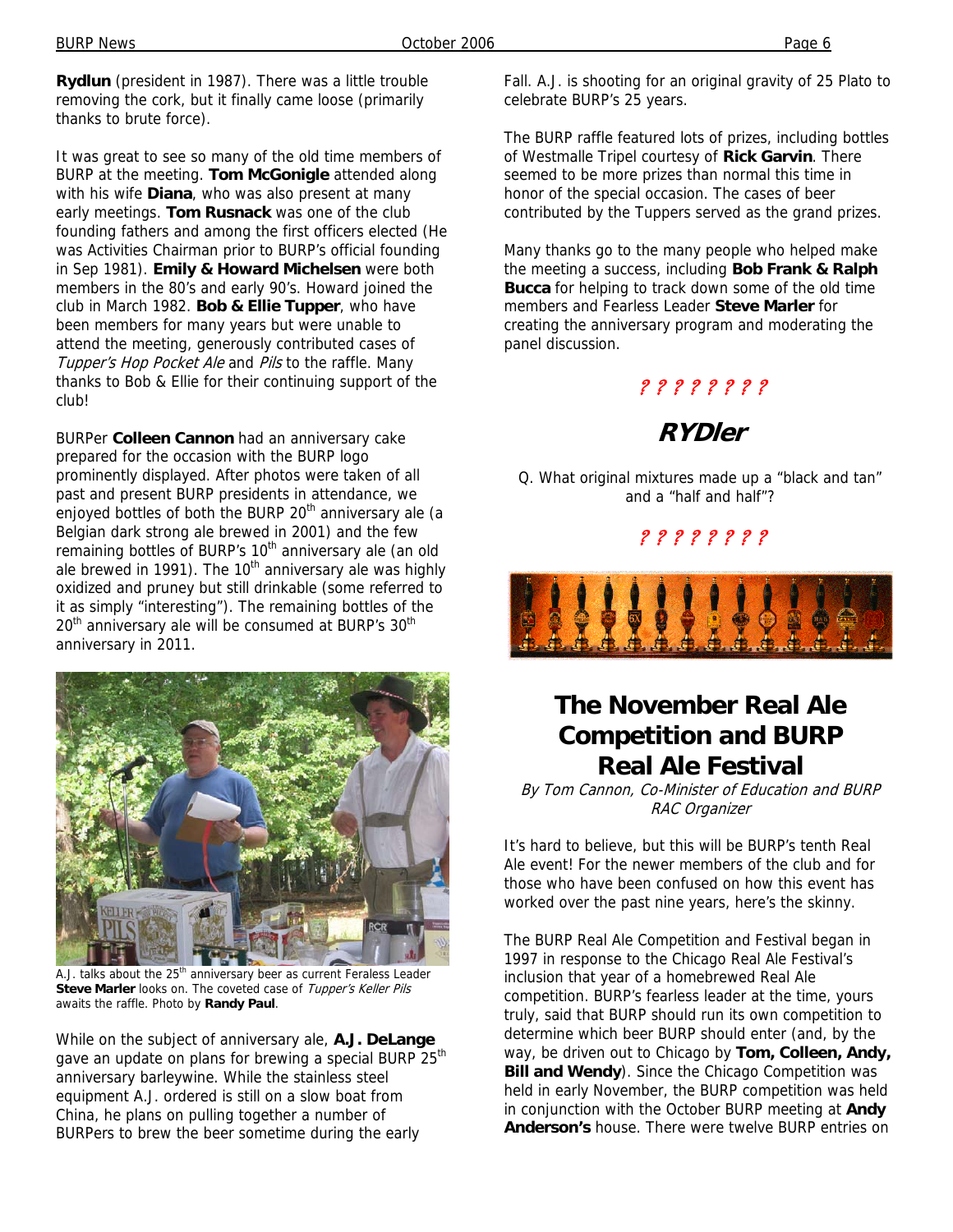BURP competition!

around a half dozen beer engines. We had eleven of BURPs most experienced beer judges and **Bob Tupper** evaluate the beers (I believe this was the last time we had Bob at a BURP event not held at the Brickskeller) on the evening before the BURP meeting. Andy won first place, **Mark Post** won second, and **Steve Marler** finished third. The meeting was the next day, and the 12 Real Ales were all enjoyed by the club. Note that this was not even an official BURP competition. At the meeting, there was also a Weizen and a Weird Beer

The next year, the competition/BURP meeting was moved to **Bill and Wendy's** house in Rockville and also moved to November since the Real Ale Festival in Chicago stopped doing the homebrew competition. It was then decided that this should be an annual event whose purpose should be the celebration of British-style Real Ale. There were two basic goals: educate the BURP members on what real ale should be, and improve the Club's ability to make this style of beer. Our BURP engineer at the time, **Bob Dawson**, constructed a temporary beer engine platform for the back porch. That second Real Ale Competition had close to 20 entries and was won by **Keith Chamberlin**. Also, there were closer to a dozen beer engines. The next year, we were over 30 entries, the competition was registered with the BJCP, and we were on our way. Two years ago, we expanded the bar area on the Aaronridge porch/pub to allow more beer engines due to the rising number of entries. Last year was our biggest competition with 50 entries and more than 25 engines available for use (we only used 25).

We are lucky and appreciative that Bill and Wendy have agreed to be our host for this annual event as their porch really works well, but it does pose some limitations on the competition and the consumption of the beer at the meeting. The size of the bar on the back porch limits us to around 25 beer engines. For the first four hours of the actual meeting, we like to have each entered beer on tap for at least two hours, so that effectively limits the entries to around 50. That number works out well for the competition as well. The competition must be held before the meeting starts. It takes approximately 4 hours to run the competition, and during that time the porch with all the beers is an example of organized chaos, plus most of the Aaronridge house is occupied with beer judges sitting at tables. So, the judging must be accomplished before the meeting begins. And since no one really likes to start judging at 8 AM, and I don't think Bill and Wendy would appreciate getting up even earlier to prepare for the judging and the meeting, that means the competition must be held the day before the meeting. If we are going to have the meeting on Saturday (and with that much beer to drink, I really like having Sunday to

recover before having to work on Monday!), we need to do the competition Friday evening. But, because Bill and Wendy also have to prepare for the meeting the following day, we have a limited amount of time to do the competition. We have settled on five tables for judging with four judges at each table. Why does this work? Five tables allows a reasonable number of beers (not less than two, not more than three) moving on to the Best of Show table so we can have a manageable Best of Show. If we were to go to six tables to accommodate more judges, that would mean there could be 18 beers on the BOS table which would be very cumbersome and we don't have the glassware to support that many beers (note that we use British pint glasses for the competition…BURP has two cases of them specifically for the RAC). We could have mini-Best of Shows to cull down the number of beers for the BOS table, but that would increase the time necessary for the competition and, again, we really need to get out of there at a reasonable time, within 4 hours. And if we increased the number of tables to, say, 7 or 8, to reduce the beers per flight to allow sufficient time for mini-BOS's, then we would run into space problems (room for 7-8 judging tables) and glass problems (having enough glasses & getting them washed in time). It turns out that five tables judging the beers (and with 50 beers that means 10 beers per table) gets us around 10 to 12 beers for the BOS table which has been getting us out of Bill and Wendy's hair in a timely manner.

Now, the practical result of this arrangement is that we only can use 20 judges, and this means not every BJCP judge in BURP can be at the competition. As it is, by using a  $4<sup>th</sup>$  judge at each table we can accommodate 5 extra judges getting us to 20. Realistically, that many judges is not really a bad thing logistically since 5 tables, 20 judges, 5 stewards, 1 glass washer, and 2 cellar men fill up the house pretty well. But the real problem is that unlike the Spirit of Free Beer where we need every judge we can find, here we have to turn judges away, which is never pleasant. If we were to try and accommodate all of the judges who would like to judge, then we would have to find a larger venue and make it a full-day contest. So what criteria do we use to select our judges? First, we're looking for good BJCP judges that have spent time in the UK drinking the real stuff. It's only fair to the people who supply kegs of beer to try to give them the best judges for their beer possible. And second, we have to give priority to BJCP judges who enter beer and provide beer engines for use during the competition and meeting. Again, that's only fair. Any other spaces available we fill with professional brewers who are friends of BURP and show interest or other good BJCP judges who support BURP by going to meetings, entering beers, and judging at SOFB and also judging at the monthly competitions. That in the past has given us the judges we need.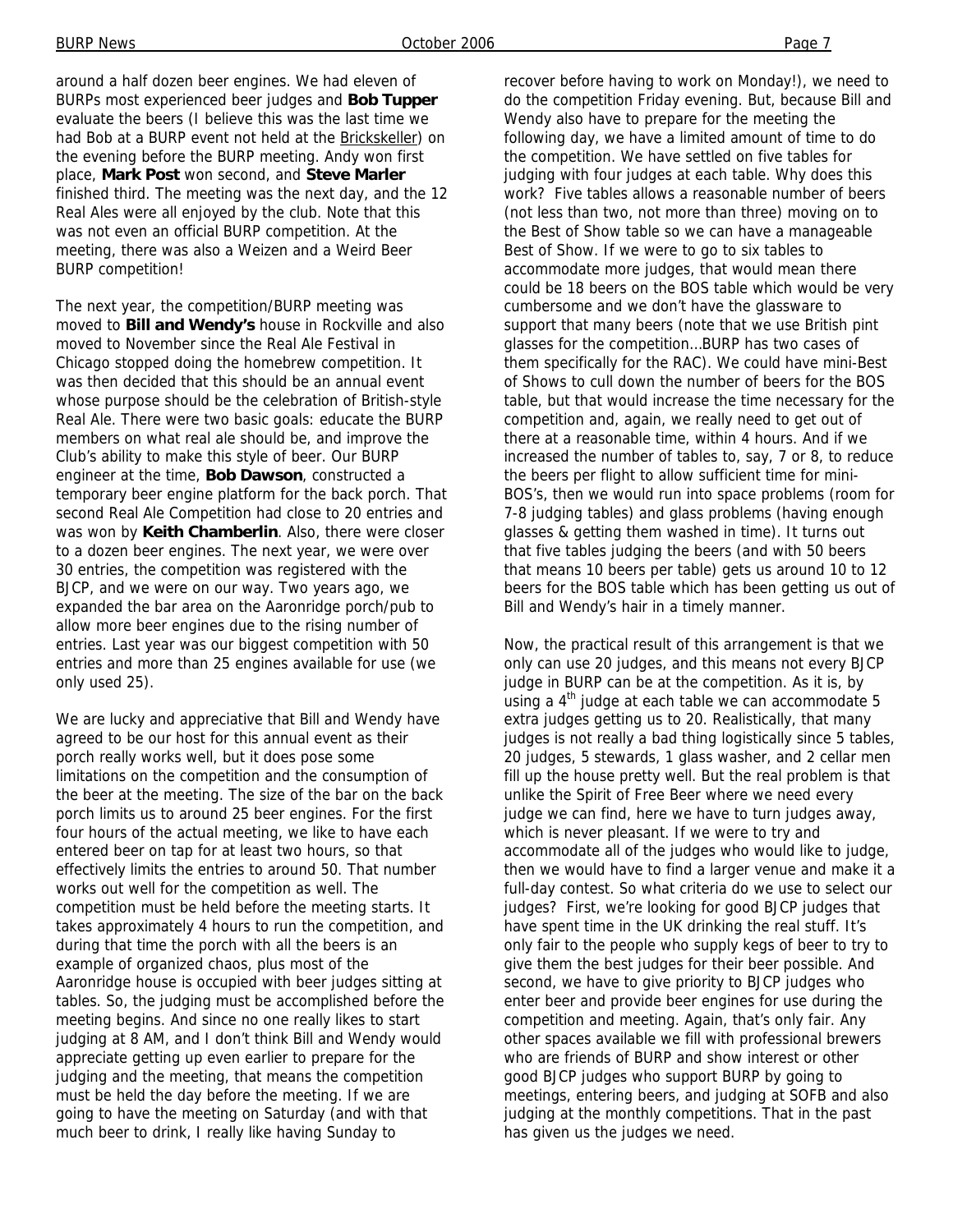There is a misconception that it's always the same people who judge in every Real Ale Competition. Over the years, by my count, we have had close to 40 different people judge at the BURP RAC. Only one person has judged in every BURP Real Ale Competition. Any guesses??? **Wendy Aaronson**!

While it's inconvenient that not every BURP BJCP judge can participate in the competition, one thing needs to be made clear. The competition is fun and gives nice recognition to some of the brewers (the winners), but the real purpose of this whole thing is to provide BURPers with lots of good homebrew to drink at the Saturday meeting, and despite the shortcomings of the competition, in this we have succeeded. Fifty kegs of homebrewed Real Ale is really something. And that means that the real heroes of the BURP Real Ale event are the brewers who make the beer and the members who provide the beer engines. For this, our club should be very grateful. And, one of the reasons this competition has kept expanding (almost to the point of overstressing our resources) is that the judges we have selected for the competition have provided quality feedback.

So, with all of this history and logistics, the question might be what is a Real Ale, and how can I make one for the competition? The BURP Website has some good information on the competition and on Real Ale (http://burp.burp.org/Default.aspx?tabid=390), but the reality is that if you brew a beer and then prime for carbonation and then bottle it, you have a bottle of real ale. So, any beer you prime and keg is a real ale. Just remember: "real ale" is actually a process for making beer as opposed to a specific style of beer. It's that easy. Now, there are some specifics as to what styles we are looking for, but those are covered on the web site. British bitters are really not much more than pale malt and crystal malts with some traditional British hops. Aim for low gravity (1.035 to 1.050) and you've got yourself a British Bitter. Keg and prime, and it will be ready for the Real Ale Competition.

There will be more on the competition in the next newsletter, but for now, get those kettles going and start brewing. Maybe you'll win the coveted Real Ale Competition Cup!

If you have any questions about the Real Ale Competition or the Festival, please feel free to drop me a note at Cannon@burp.org. There will be more on the competition in the November newsletter.



### **Trivial Beer-Suits – Technology in the Brewery, Part 1**

By Charlie Pavitt

(Once again ripped off from One Hundred Years of Brewing with lots of help from Wikipedia

Back in the early days of brewing, equipment we take for granted was unavailable, so brewers had to trust their observations instead. Take for example temperature. It is suggested that mashing water "should be just hot enough to bite smartly on your finger," (p. 47), with some practice enabling anyone to perfect their judgment in the matter (assuming one had fingers left after the training period). As for judging when the mash is sufficiently cooled, "let it remain until the steam is so far evaporated that you can see your face in it. The cooler wort, before or at pitching, should in cold weather feel quite warm, in mild weather it should feel rather warmer than the hand or finger, in very hot weather it can not be brought into the tub too cold."

What was needed was a thermometer. Its predecessor, the thermoscope, was invented by none other than Galileo back in 1596. It was capable of measuring differences among temperatures but had no scale for attaching numbers to specific temperatures. The first thermometer is credited to another Italian with the repetitive name of Santorio Santorio, back in 1612. In 1714, Gabriel Fahrenheit came up with the first mercury thermometer, which was far more accurate than earlier ones, and of course, he invented the measurement scale we Americans still use today.

The first known use of a thermometer in the context of brewing was by a gentleman named Combrine in research published in 1762. Combrine examined the malting process through noting the appearance of grains at different temperatures, resulting in the following charts listing color and time at which "the beer is fit to be used":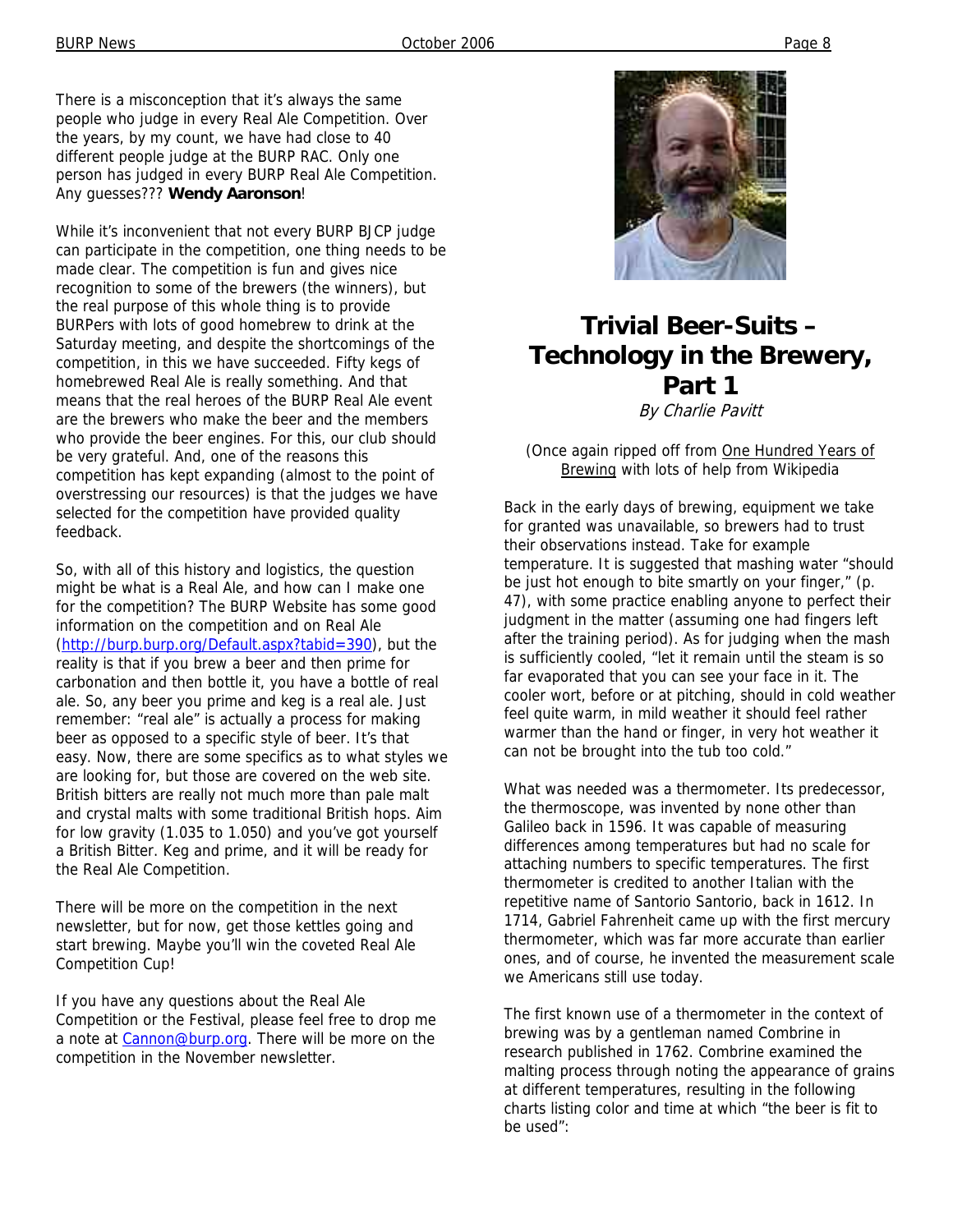| Degrees Color |                                           | Time       |
|---------------|-------------------------------------------|------------|
| 119           | White                                     | 2 weeks    |
| 124           | Cream color                               | 1 month    |
| 129           | Light yellow                              | 3 months   |
| 134           | Amber                                     | 4 months   |
| 138           | High amber                                | 6 months   |
| 143           | Pale brown                                | 6 months   |
| 148           | <b>Brown</b>                              | 10 months  |
| 152           | High brown                                | 15 months  |
| 157           | Brown inclining toward black              | 20 months  |
| 162           | Brown speckled with black                 | 2 years    |
| 167           | Blackish brown speckled w/ black (nothing |            |
| 171           | Color of burnt coffee                     | listed     |
| 176           | Black                                     | for these) |

A useful tool indeed! Still, tradition dies hard; as during the 1760s, a brewer's son by the name of James Baverstock had to conceal his ownership and use of the instrument, due to his father's objection to "such experimental innovations."

I've not been as successful in discovering the beginnings of the hydrometer, as on-line entries begin with late  $18<sup>th</sup>$ and early 19<sup>th</sup> century innovations to already-existing instruments. The just-mentioned Baverstock is credited with its first brewing use in 1769, and by 1771, he had completed a manuscript concerning the observations of wort at different specific gravities. The version of the hydrometer specifically designed for measuring the amount of sugar in a solution, technically known as a saccharometer, appeared about 1780 and was soon studied by a brewer named John Richardson, who, when combining it with a thermometer, noticed the impact of temperature on hydrometer readings.

This is a bit old now, but here's some good trivia from the August/September issue of the Southwest Brewing News, which we picked up at a brewpub called Bosco's in Little Rock a couple months ago in the process of consuming a solid but un-noteworthy Scottish ale. I imagine this might repeat material from the Mid-Atlantic Brewing News and so be familiar to some of you, but anyway…According to a twice-yearly survey conducted by *Student Monitor*, beer drinking has been displaced as the most popular college student activity by the use of iPods, and is now in a second place tie with using Facebook. The last time beer had been knocked off from the top spot was 1997, when surfing the Web had its moment in the sun. Some World Cup newz: more than 100 Dutch soccer fans were forced to attend a match in their undies after guards had confiscated pants sporting the logo of brewer **Bavaria NV**, as the company wasn't a World Cup sponsor. Oh, the joys of athletics, unsullied by commercial concerns. On a brighter note, locals were reported as making the equivalent of hundreds of dollars daily by returning cans and bottles left behind by

partying fans. (These tidbits culled from columns by Rich Lyke and The Queen of Quaff).

#### ? ? ? ? ? ? ? ?

## **Answer to Oct RYDler**

A. According to the long out-of-print "Guinness Drinking Companion", a "black & tan" consists of Guinness and mild, and a "half and half" consists of mild and bitter. The full Oxford English Dictionary also specifies these mixtures. Today (especially in the US), the mixtures are considered interchangeable and can consist of almost any dark ale along with a pale ale or lager.

#### ? ? ? ? ? ? ? ?

### **BURP 10 and 20 Years Ago**

Compiled By Bill Ridgely

#### **20 Years Ago, Oct 1986**

The October 1986 BURP meeting was a real treat. Held at the Ft Washington home of **Ralph Bucca**, the feature attraction was a bushel of fresh oysters provided by **Bill McLaren**. Bill lived in St Mary's County in Southern MD but still attended BURP meetings whenever possible. At least once a year, he would haul a bushel or two of oysters to a meeting to be enjoyed by all. His generosity resulted in his being presented a plaque as "Procurer of Fine Seafood" to the BURP Club. Bill sadly passed away in January 1997 and is still missed by many of the club old timers. Following the oyster feast, Ralph gave a brewing demo to the crowd.

The October 1986 issue of the BURP News featured two recipes – one for an extract-based Scottish Heavy from **Phil Hugill** and one for an Orange Mead from **Ralph Bucca**. Phil's beer took a 2<sup>nd</sup> place ribbon in the Brown Ale category at the 1986 National Homebrew Competition. Ralph's mead took a  $3<sup>rd</sup>$  place in the Still Mead category at the competition.

#### **10 Years Ago, Oct 1996**

The October 1996 BURP meeting was held at the University of Maryland Apiary Building on Oct 12. The meeting was hosted by BURPer **Alan Hew**, who worked at the apiary. Fortunately, there was only one stinging incident during the meeting (**Jamie Langlie**, who was stung on the wrist). In honor of Oktoberfest, most of the food contributions were of the German variety, especially the large selection of wursts. A number of fine beers were also featured. Of special note was a selection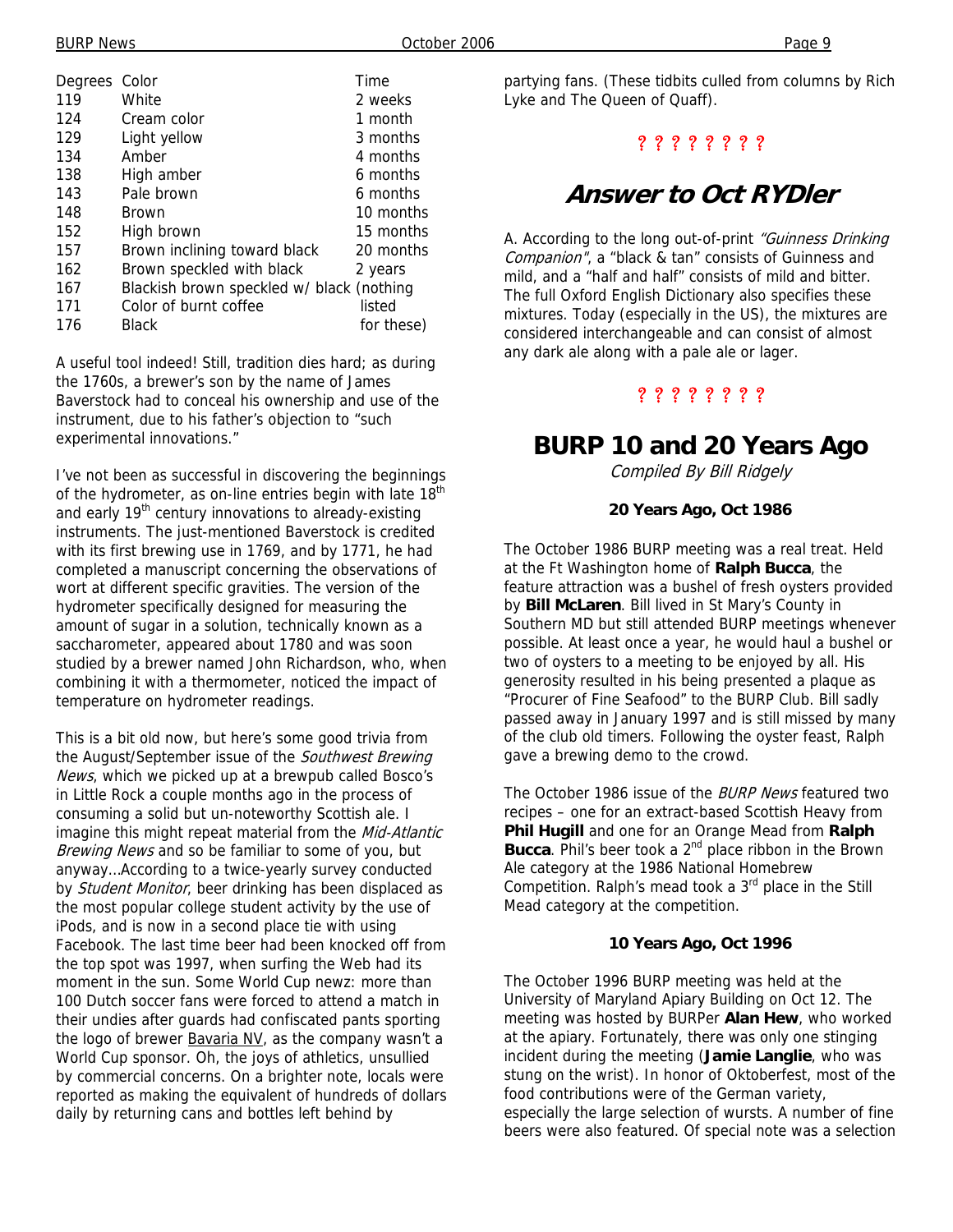of beers from the recently-opened Victory Brewing Co in Downingtown, PA, brought by **Jim Busch**. These included Victory's Brandywine Lager, Festbier, and Moonglow Weizenbock, but the most notable was a Russian Imperial Stout that Jim had brewed in his backyard pilot brewery. He announced that the beer was scheduled to be brewed by Victory as their next seasonal specialty. Of course, the rest is history. The beer became the now-legendary Storm King Imperial Stout, still one of the most renowned and sought after Victory offerings.

**Bob Dawson & Alan Hew** held a meadmaking demo at the meeting. The recipe for the resulting Banana Mead was published in the Nov newsletter. Bob & Alan told the crowd that the mead would be ready to drink at the Oct 1997 meeting but that it would be even better after two years.

Finally, two competitions were held at the meeting. The Oktoberfest competition had been postponed from the September meeting (because there had been no entries). At least enough entries showed up the 2<sup>nd</sup> time around to hold the event. Robert Stevens took 1st place, with **Bob Dawson** coming in 2<sup>nd</sup> and **Andy Beaulieu** 3<sup>rd</sup>. Also featured was the annual Weird Beer competition, although the styles of the winning beers were not reported. The names of the winners should give a hint, though – **John Dittmann** came in 1st, Ralph Bucca 2<sup>nd</sup>, and Ben Schwalb 3<sup>rd</sup>.

The October issue of the **BURP** News was again chock full of great articles, not to mention a full-page crossword puzzle contributed by **Barb Stevens**. **Andy Anderson** continued his excellent "European Beer Journal" series with Ode Upon a British Pint, this time using the shotgun approach to discuss many different aspects of cask-conditioned ale. Many other beer travel articles graced the issue, including reports by **Jonathan Feist** from Dallas, TX, **Bruce Feist** from Long Island, NY, **Mark Stevens** from Frederick, MD (a review of Brewer's Alley) and London, England, and **Greg Griffin** from the Pacific Northwest. On the technical side, **Delano Dugarm** contributed an excellent article on the many and varied adjunct sugars used in brewing, and **Ben Schwalb** wrote on the subject of kegging. The first line of Ben's article says it all – "The first essential piece of new equipment is another refrigerator".



## **BURP Prosperity Report**

By Larry Koch, Minister of Prosperity

#### **Current Financial Position**

| Previous Balance -<br>10 Sep 2006 | \$19,943  |
|-----------------------------------|-----------|
| Income                            | $+$ \$305 |
| Expenses                          | - \$535   |
| Current Balance -<br>1 Oct 2006   | \$19,713  |

BURP members are reminded that all expense submissions must include details. Required details are date, exact amount, detailed description of the item, any special circumstances, and name of person to be reimbursed. Event coordinators should maintain a spreadsheet for their project.

Spreadsheets and other financial data are available on the BURP website to registered users at http://burp.burp.org/Default.aspx?tabid=438.

# **Membership Update**

By Jim & Linda Rorick, Ministers of Propaganda

Please keep your contact information up-to-date.....most importantly, your email address. If you are not receiving an electronic notification each month with the newsletter link, that means we don't have your current email address! Send your contact information to membership@burp.org, and we'll see that your info is updated.

CURRENT MEM-BEER-SIP STATS:

TOTAL MEMBERSHIPS: 275 FAMILY: 81 (x2) 162 INDIVIDUAL: 92 HONORARY: 21